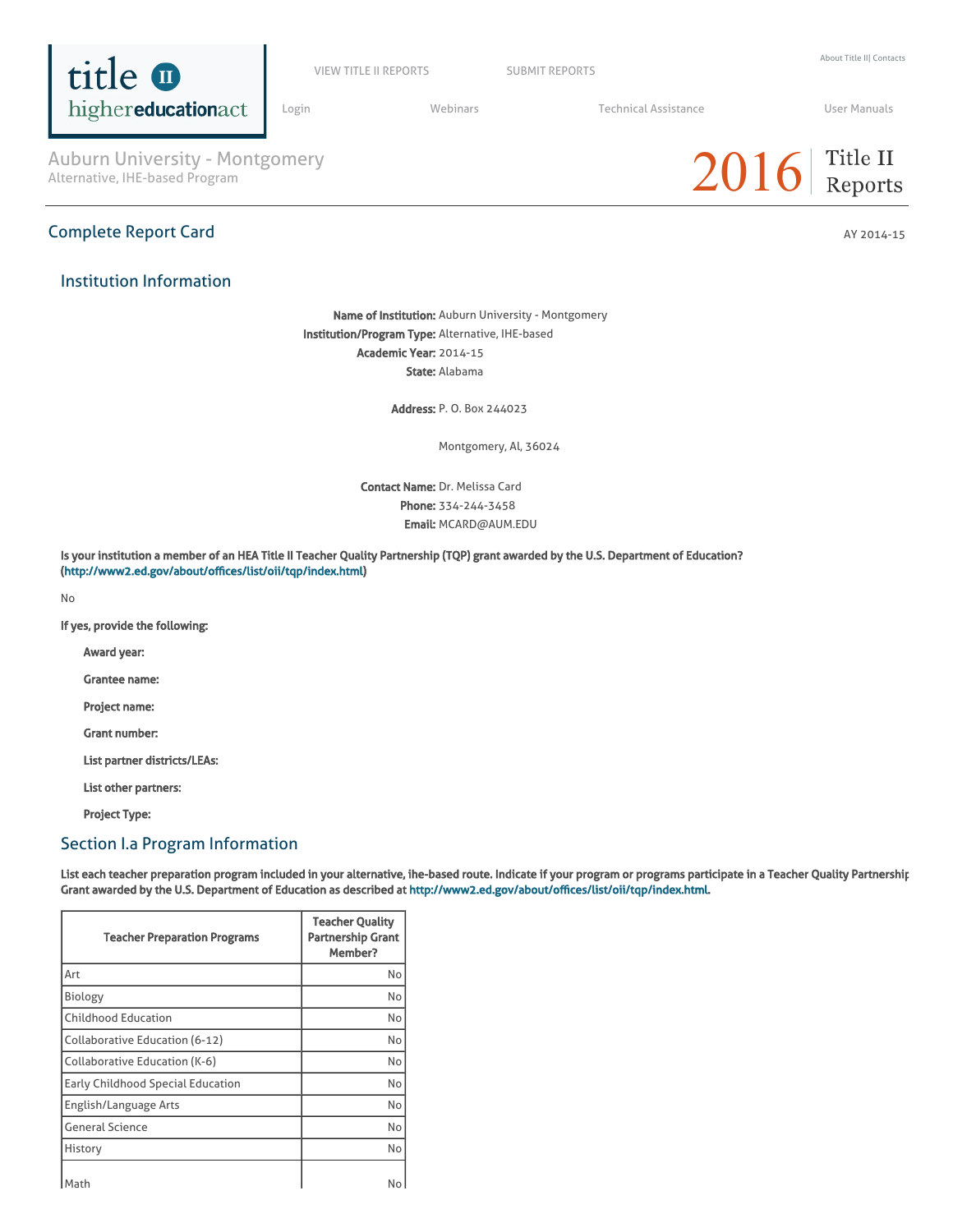| Total number of teacher preparation programs: 12 |  |
|--------------------------------------------------|--|
| Social Science                                   |  |
| <b>Physical Education</b>                        |  |
|                                                  |  |

### Section I.b Admissions

Indicate when students are formally admitted into your initial teacher certification program: Postgraduate prior to completing 5 approved program courses

Does your initial teacher certification program conditionally admit students? Yes

Provide a link to your website where additional information about admissions requirements can be found: http://www.education.aum.edu/docs/default-source/graduate-program-requirements/admission-requirement

Please provide any additional comments about or exceptions to the admissions information provided above:

http://www.aum.edu/docs/default-source/default-document-library/grad-catalog-2014-2016.pdf?sfvrsn=0

See pages 28-30

### Section I.b Undergraduate Requirements

### Please provide the following information about your teacher preparation program's entry and exit requirements. [\(§205\(a\)\(1\)\(C\)\(i\)](http://frwebgate.access.gpo.gov/cgi-bin/getdoc.cgi?dbname=110_cong_public_laws&docid=f:publ315.110.pdf))

Are there initial teacher certification programs at the undergraduate level?

No

#### If yes, for each element listed below, indicate if it is required for admission into or exit from any of your teacher preparation program(s) at the Undergraduate level.

| <b>Element</b>                                                          | <b>Required for Entry</b> | <b>Required for Exit</b> |
|-------------------------------------------------------------------------|---------------------------|--------------------------|
| Transcript                                                              | Data not reported         | Data not reported        |
| Fingerprint check                                                       | Data not reported         | Data not reported        |
| <b>Background check</b>                                                 | Data not reported         | Data not reported        |
| Minimum number of courses/credits/semester hours completed              | Data not reported         | Data not reported        |
| Minimum GPA                                                             | Data not reported         | Data not reported        |
| Minimum GPA in content area coursework                                  | Data not reported         | Data not reported        |
| Minimum GPA in professional education coursework                        | Data not reported         | Data not reported        |
| Minimum ACT score                                                       | Data not reported         | Data not reported        |
| Minimum SAT score                                                       | Data not reported         | Data not reported        |
| Minimum basic skills test score                                         | Data not reported         | Data not reported        |
| Subject area/academic content test or other subject matter verification | Data not reported         | Data not reported        |
| Recommendation(s)                                                       | Data not reported         | Data not reported        |
| Essay or personal statement                                             | Data not reported         | Data not reported        |
| Interview                                                               | Data not reported         | Data not reported        |
| Otherpersonality test                                                   | Data not reported         | Data not reported        |

What is the minimum GPA required for admission into the program?

What was the median GPA of individuals accepted into the program in academic year 2014-15

What is the minimum GPA required for completing the program?

What was the median GPA of individuals completing the program in academic year 2014-15

Please provide any additional comments about the information provided above:

### Section I.b Postgraduate Requirements

Please provide the following information about your teacher preparation program's entry and exit requirements. [\(§205\(a\)\(1\)\(C\)\(i\)](http://frwebgate.access.gpo.gov/cgi-bin/getdoc.cgi?dbname=110_cong_public_laws&docid=f:publ315.110.pdf))

Are there initial teacher certification programs at the postgraduate level?

Yes

If yes, for each element listed below, indicate if it is required for admission into or exit from any of your teacher preparation program(s) at the Postgraduate level.

| :lement    | Required for Entry   Required for Exit |     |  |
|------------|----------------------------------------|-----|--|
| Transcrint |                                        | V≏s |  |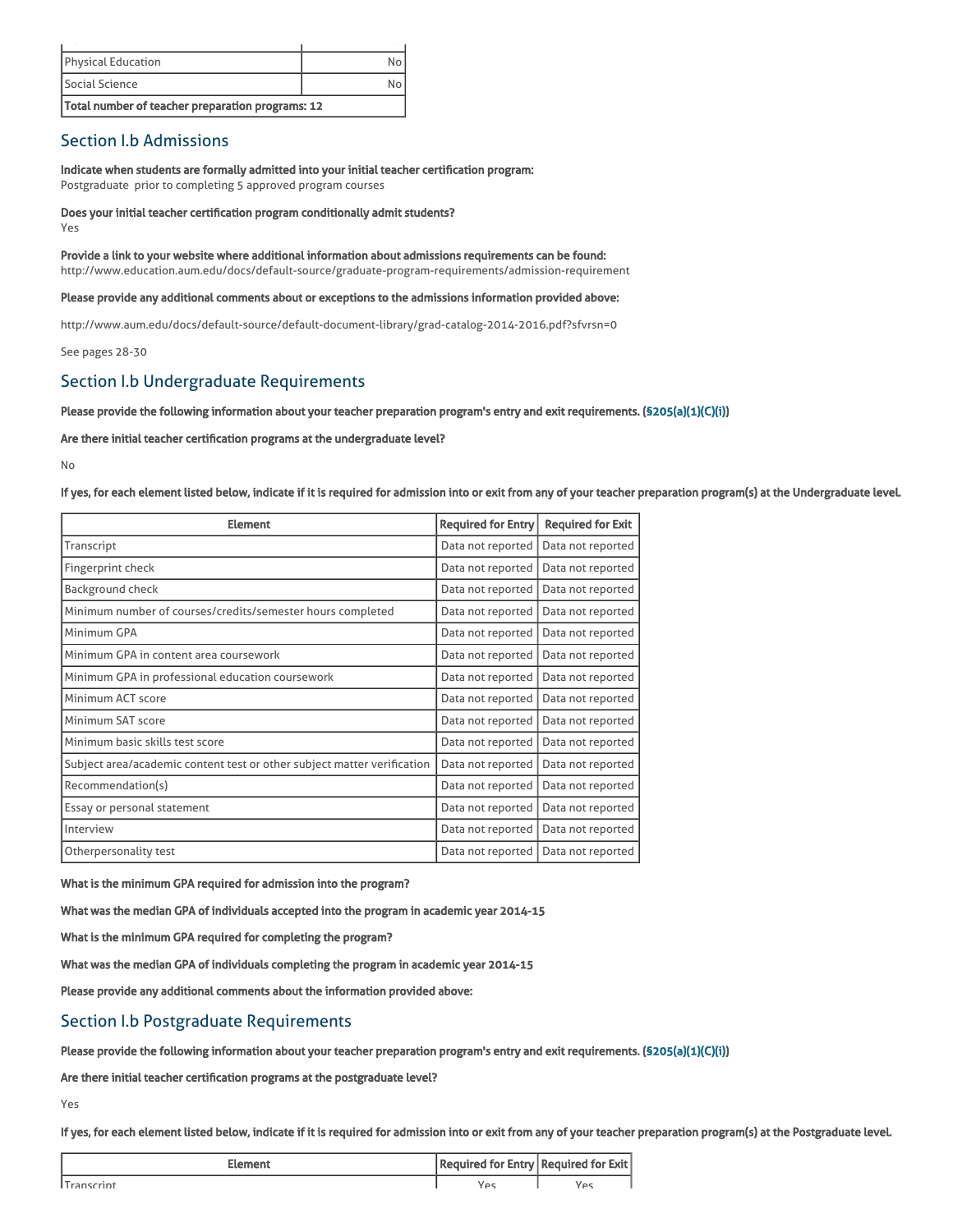| <b>TEMPLO TEMPLO</b>                                                    | $\sim$ | $\sim$ |
|-------------------------------------------------------------------------|--------|--------|
| Fingerprint check                                                       | Yes    | Yes    |
| <b>Background check</b>                                                 | Yes    | Yes    |
| Minimum number of courses/credits/semester hours completed              | Yes    | Yes    |
| Minimum GPA                                                             | Yes    | Yes    |
| Minimum GPA in content area coursework                                  | No     | Yes    |
| Minimum GPA in professional education coursework                        | Yes    | Yes    |
| Minimum ACT score                                                       | No     | No     |
| Minimum SAT score                                                       | No     | No     |
| Minimum basic skills test score                                         | Yes    | Yes    |
| Subject area/academic content test or other subject matter verification | No     | Yes    |
| Recommendation(s)                                                       | No     | No     |
| Essay or personal statement                                             | No     | No     |
| Interview                                                               | No     | No     |
| Other                                                                   | No     | No     |

What is the minimum GPA required for admission into the program?

2.5

What was the median GPA of individuals accepted into the program in academic year 2014-15

3.17

What is the minimum GPA required for completing the program?

3

What was the median GPA of individuals completing the program in academic year 2014-15

3.8

Please provide any additional comments about the information provided above:

### Section I.c Enrollment

Provide the number of students in the teacher preparation program in the following categories. Note that you must report on the number of students by ethnicity and race separately. Individuals who are non-Hispanic/Latino will be reported in one of the race categories. Also note that individuals can belong to one or more racial groups, so the sum of the members of each racial category may not necessarily add up to the total number of students enrolled.

For the purpose of Title II reporting, an enrolled student is defined as a student who has been admitted to a teacher preparation program, but who has not completed the program during the academic year being reported. An individual who completed the program during the academic year being reported is counted as a program completer and not an enrolled student.

#### [Additional](https://title2.ed.gov/Public/TA/Race_ethnicity.pdf) guidance on reporting race and ethnicity data.

| Total number of students enrolled in 2014-15:          |     |
|--------------------------------------------------------|-----|
| Unduplicated number of males enrolled in 2014-15:      | 116 |
| Unduplicated number of females enrolled in 2014-15: 57 |     |

| 2014-15                                    | Number enrolled |
|--------------------------------------------|-----------------|
| Ethnicity                                  |                 |
| Hispanic/Latino of any race:               | 3               |
| Race                                       |                 |
| American Indian or Alaska Native:          | U               |
| Asian:                                     | $\mathcal{P}$   |
| <b>Black or African American:</b>          | 10              |
| Native Hawaiian or Other Pacific Islander: | U               |
| White:                                     | 38              |
| Two or more races:                         |                 |

### Section I.d Supervised Clinical Experience

Provide the following information about supervised clinical experience in 2014-15.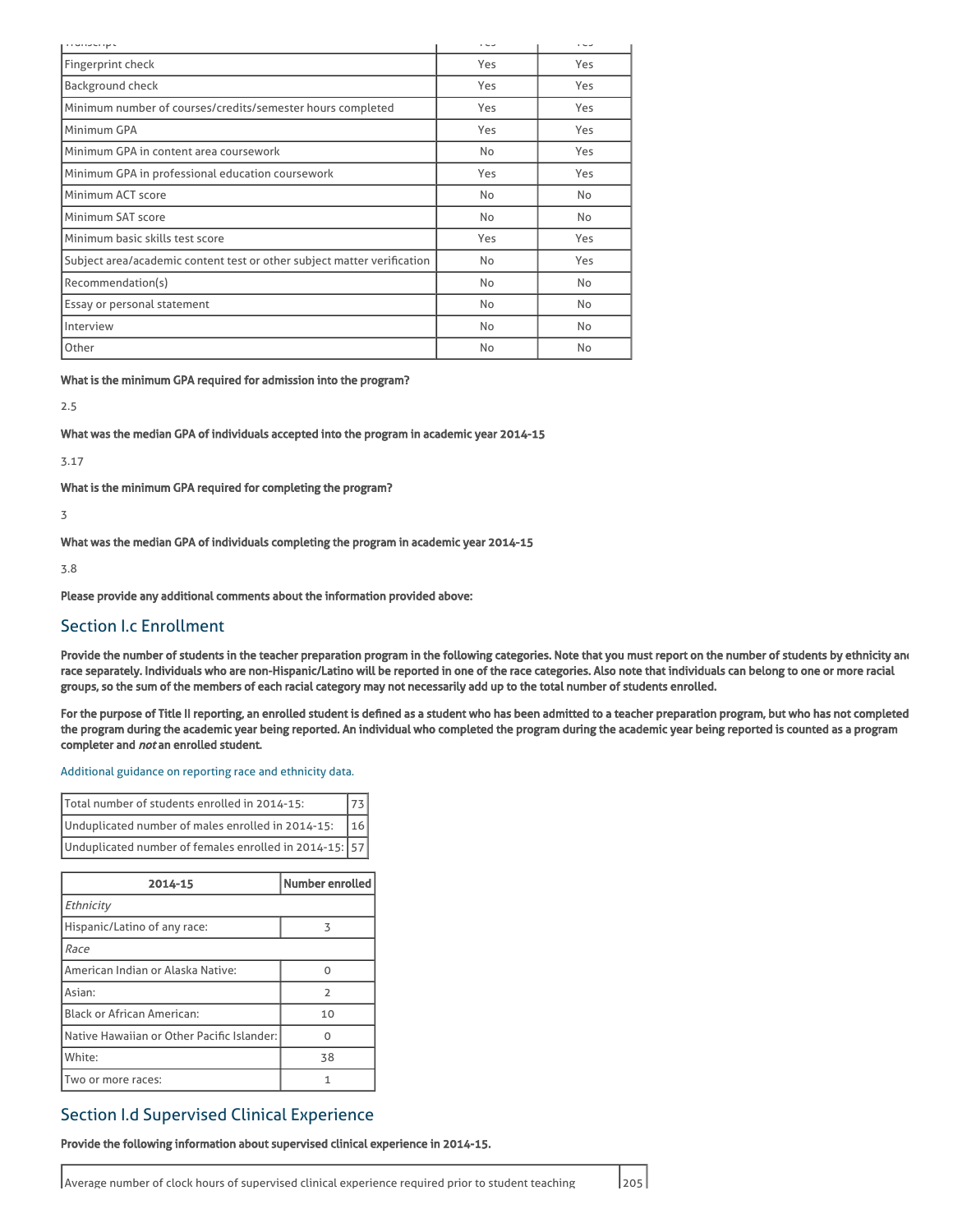| $\overline{\phantom{0}}$                                                                                      |         |
|---------------------------------------------------------------------------------------------------------------|---------|
| Average number of clock hours required for student teaching                                                   | 560     |
| Average number of clock hours required for mentoring/induction support                                        | $\circ$ |
| Number of full-time equivalent faculty supervising clinical experience during this academic year              | 19      |
| Number of adjunct faculty supervising clinical experience during this academic year (IHE and PreK-12 staff) 4 |         |
| Number of students in supervised clinical experience during this academic year                                | 99      |

### Please provide any additional information about or descriptions of the supervised clinical experiences:

Number of students in supervised clinical experiences include pre-internship field experiences as well as internships. All enrolled students participate in field experiences and/or internship each year.

## Section I.e Teachers Prepared by Subject Area

Please provide the number of teachers prepared by subject area for academic year 2014-15. For the purposes of this section, number prepared means the number of program completers. "Subject area" refers to the subject area(s) an individual has been prepared to teach. An individual can be counted in more than one subject area. If no individuals were prepared in a particular subject area, please leave that cell blank. (§205(b)(1)(H))

| <b>Subject Area</b>                                                  | <b>Number Prepared</b> |
|----------------------------------------------------------------------|------------------------|
| <b>Education - General</b>                                           |                        |
| Teacher Education - Special Education                                | 5                      |
| Teacher Education - Early Childhood Education                        | 6                      |
| <b>Teacher Education - Elementary Education</b>                      | 6                      |
| Teacher Education - Junior High/Intermediate/Middle School Education |                        |
| Teacher Education - Secondary Education                              | 13                     |
| Teacher Education - Multiple Levels                                  |                        |
| <b>Teacher Education - Agriculture</b>                               |                        |
| <b>Teacher Education - Art</b>                                       |                        |
| <b>Teacher Education - Business</b>                                  |                        |
| Teacher Education - English/Language Arts                            | 3                      |
| Teacher Education - Foreign Language                                 |                        |
| <b>Teacher Education - Health</b>                                    |                        |
| Teacher Education - Family and Consumer Sciences/Home Economics      |                        |
| Teacher Education - Technology Teacher Education/Industrial Arts     |                        |
| <b>Teacher Education - Mathematics</b>                               | 1                      |
| <b>Teacher Education - Music</b>                                     |                        |
| Teacher Education - Physical Education and Coaching                  | 2                      |
| <b>Teacher Education - Reading</b>                                   |                        |
| Teacher Education - Science Teacher Education/General Science        | 3                      |
| <b>Teacher Education - Social Science</b>                            | 2                      |
| <b>Teacher Education - Social Studies</b>                            |                        |
| Teacher Education - Technical Education                              |                        |
| <b>Teacher Education - Computer Science</b>                          |                        |
| <b>Teacher Education - Biology</b>                                   | 3                      |
| <b>Teacher Education - Chemistry</b>                                 |                        |
| Teacher Education - Drama and Dance                                  |                        |
| <b>Teacher Education - French</b>                                    |                        |
| <b>Teacher Education - German</b>                                    |                        |
| <b>Teacher Education - History</b>                                   | 1                      |
| <b>Teacher Education - Physics</b>                                   |                        |
| <b>Teacher Education - Spanish</b>                                   |                        |
| <b>Teacher Education - Speech</b>                                    |                        |
| Teacher Education - Geography                                        |                        |
| <b>Teacher Education - Latin</b>                                     |                        |
| <b>Teacher Education - Psychology</b>                                |                        |
| <b>Teacher Education - Earth Science</b>                             |                        |
| Teacher Education - English as a Second Language                     |                        |

Teacher Education - English as a Second Language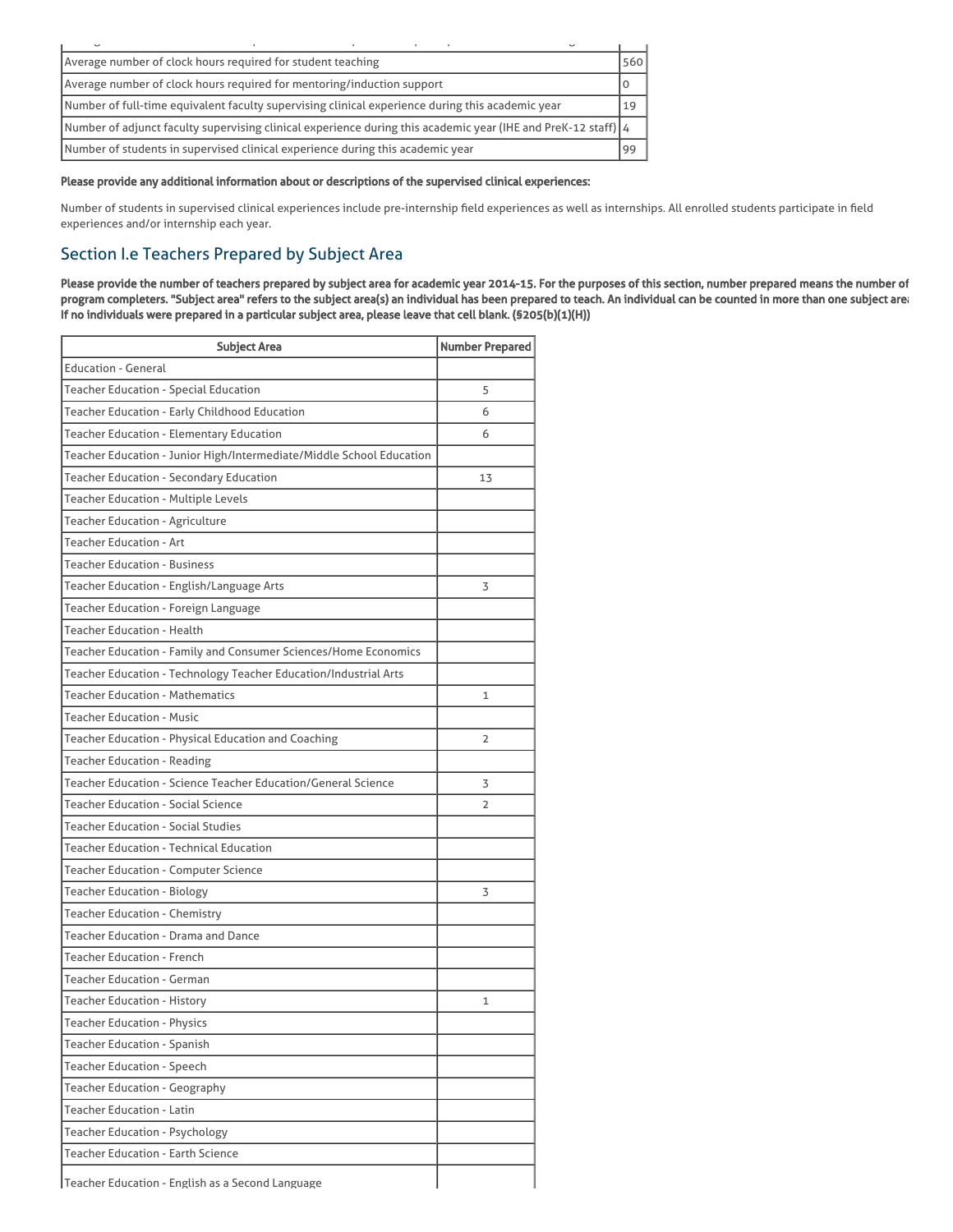| $\overline{\phantom{a}}$<br>$\overline{\phantom{a}}$                     |  |
|--------------------------------------------------------------------------|--|
| Teacher Education - Bilingual, Multilingual, and Multicultural Education |  |
| Education - Other                                                        |  |
| Specify: P-12 (Physical Education)                                       |  |

# Section I.e Teachers Prepared by Academic Major

Please provide the number of teachers prepared by academic major for academic year 2014-15. For the purposes of this section, number prepared means the numbe of program completers. "Academic major" refers to the actual major(s) declared by the program completer. An individual can be counted in more than one academic major. If no individuals were prepared in a particular academic major, please leave that cell blank. (§205(b)(1)(H))

| <b>Academic Major</b>                                                    | <b>Number Prepared</b> |
|--------------------------------------------------------------------------|------------------------|
| <b>Education - General</b>                                               |                        |
| <b>Teacher Education - Special Education</b>                             |                        |
| Teacher Education - Early Childhood Education                            |                        |
| <b>Teacher Education - Elementary Education</b>                          |                        |
| Teacher Education - Junior High/Intermediate/Middle School Education     |                        |
| <b>Teacher Education - Secondary Education</b>                           |                        |
| Teacher Education - Agriculture                                          |                        |
| <b>Teacher Education - Art</b>                                           |                        |
| <b>Teacher Education - Business</b>                                      |                        |
| Teacher Education - English/Language Arts                                |                        |
| Teacher Education - Foreign Language                                     |                        |
| <b>Teacher Education - Health</b>                                        |                        |
| Teacher Education - Family and Consumer Sciences/Home Economics          |                        |
| Teacher Education - Technology Teacher Education/Industrial Arts         |                        |
| <b>Teacher Education - Mathematics</b>                                   |                        |
| <b>Teacher Education - Music</b>                                         |                        |
| Teacher Education - Physical Education and Coaching                      |                        |
| <b>Teacher Education - Reading</b>                                       |                        |
| <b>Teacher Education - Science</b>                                       |                        |
| <b>Teacher Education - Social Science</b>                                |                        |
| <b>Teacher Education - Social Studies</b>                                |                        |
| <b>Teacher Education - Technical Education</b>                           |                        |
| <b>Teacher Education - Computer Science</b>                              |                        |
| <b>Teacher Education - Biology</b>                                       |                        |
| <b>Teacher Education - Chemistry</b>                                     |                        |
| <b>Teacher Education - Drama and Dance</b>                               |                        |
| <b>Teacher Education - French</b>                                        |                        |
| <b>Teacher Education - German</b>                                        |                        |
| <b>Teacher Education - History</b>                                       |                        |
| <b>Teacher Education - Physics</b>                                       |                        |
| <b>Teacher Education - Spanish</b>                                       |                        |
| <b>Teacher Education - Speech</b>                                        |                        |
| <b>Teacher Education - Geography</b>                                     |                        |
| <b>Teacher Education - Latin</b>                                         |                        |
| Teacher Education - Psychology                                           |                        |
| <b>Teacher Education - Earth Science</b>                                 |                        |
| Teacher Education - English as a Second Language                         |                        |
| Teacher Education - Bilingual, Multilingual, and Multicultural Education |                        |
| <b>Education - Curriculum and Instruction</b>                            |                        |
| Education - Social and Philosophical Foundations of Education            |                        |
| Liberal Arts/Humanities                                                  |                        |
| Psychology                                                               | 4                      |
| Social Sciences                                                          | 1                      |
| Anthropology                                                             |                        |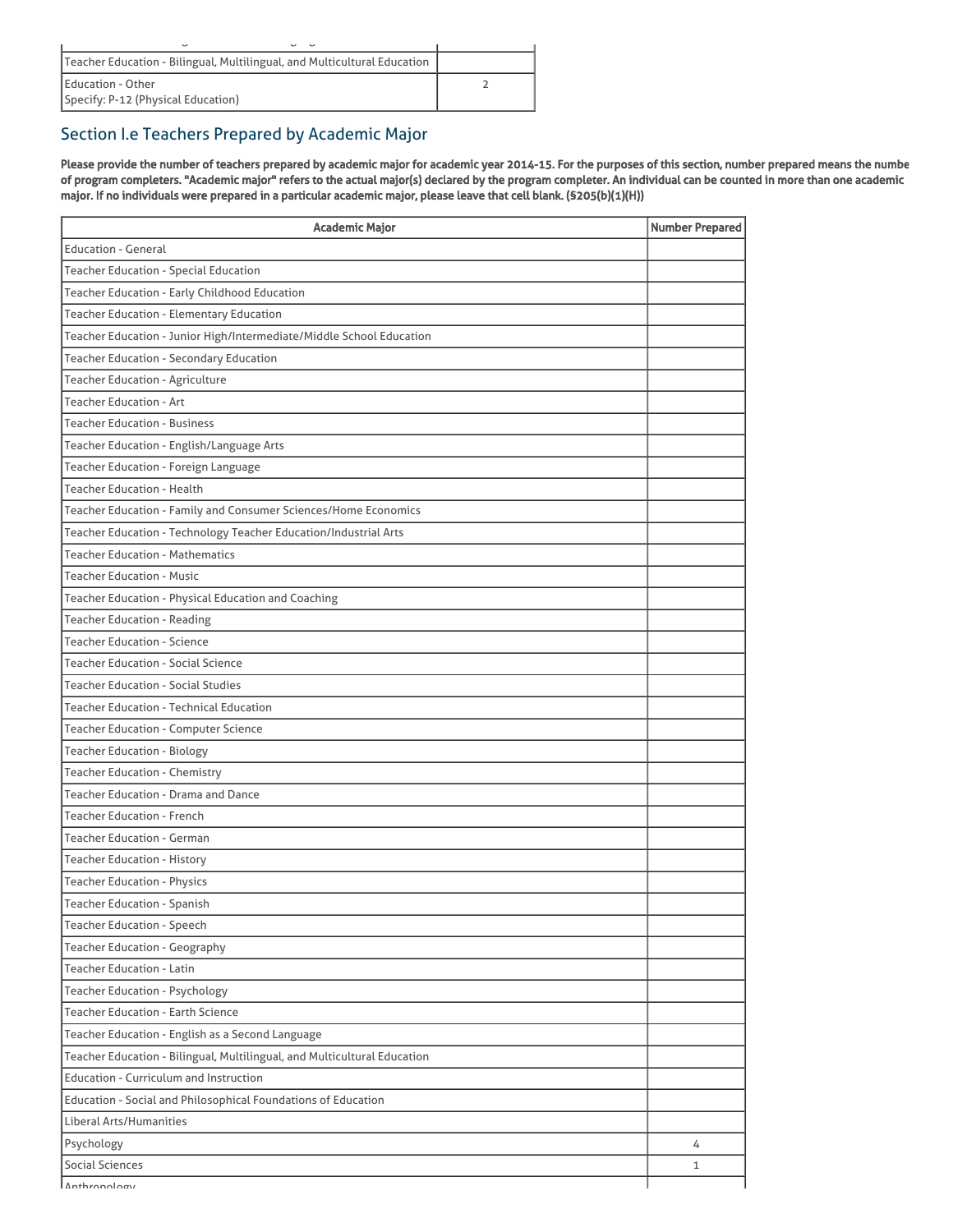| <b>AITUTT UPUTUBY</b>                                                                                                 |                |
|-----------------------------------------------------------------------------------------------------------------------|----------------|
| Economics                                                                                                             |                |
| Geography and Cartography                                                                                             |                |
| <b>Political Science and Government</b>                                                                               | $\mathbf{1}$   |
| Sociology                                                                                                             |                |
| Visual and Performing Arts                                                                                            |                |
| History                                                                                                               | 3              |
| Foreign Languages                                                                                                     |                |
| Family and Consumer Sciences/Human Sciences                                                                           | $\mathbf{1}$   |
| English Language/Literature                                                                                           | 1              |
| Philosophy and Religious Studies                                                                                      | $\overline{2}$ |
| Agriculture                                                                                                           |                |
| Communication or Journalism                                                                                           | $\overline{2}$ |
| Engineering                                                                                                           |                |
| Biology                                                                                                               | 4              |
| <b>Mathematics and Statistics</b>                                                                                     |                |
| <b>Physical Sciences</b>                                                                                              |                |
| <b>Astronomy and Astrophysics</b>                                                                                     |                |
| <b>Atmospheric Sciences and Meteorology</b>                                                                           |                |
| Chemistry                                                                                                             |                |
| <b>Geological and Earth Sciences/Geosciences</b>                                                                      |                |
| Physics                                                                                                               |                |
| <b>Business/Business Administration/Accounting</b>                                                                    | 4              |
| <b>Computer and Information Sciences</b>                                                                              |                |
| Other<br>Specify: Health Service Administration, Human Resource Management, Nutrition and Dietetics, Speech & Hearing | 4              |

### Section I.f Program Completers

Provide the total number of teacher preparation program completers in each of the following academic years:

2014-15: 26 2013-14: 34 2012-13: 44

# Section II Annual Goals - Mathematics

Each institution of higher education (IHE) that conducts a traditional teacher preparation program (including programs that offer any ongoing professional development programs) or alternative route to state credential program, and that enrolls students receiving Federal assistance under this Act, shall set annual quantifiable goals for increasing the number of prospective teachers trained in teacher shortage areas designated by the Secretary or by the state educational agency including mathematics, science, special education, and instruction of limited English proficient students. ([§205\(a\)\(1\)\(A\)\(ii\), §206\(a\)\)](http://frwebgate.access.gpo.gov/cgi-bin/getdoc.cgi?dbname=110_cong_public_laws&docid=f:publ315.110.pdf)

Information about teacher shortage areas can be found at [http://www2.ed.gov/about/offices/list/ope/pol/tsa.html.](http://www2.ed.gov/about/offices/list/ope/pol/tsa.html)

Please provide the information below about your program's goals to increase the number of prospective teachers in mathematics in each of three academic years.

Academic year 2014-15

Did your program prepare teachers in mathematics in 2014-15?

Yes

How many prospective teachers did your program plan to add in mathematics in 2014-15?

 $\overline{2}$ 

Did your program meet the goal for prospective teachers set in mathematics in 2014-15?

No

Description of strategies used to achieve goal, if applicable:

#### Description of steps to improve performance in meeting goal or lessons learned in meeting goal, if applicable:

1. Participation in the federally-funded TEACH grant program for critical need areas.

2. Participation in university-wide Graduate School recruitment efforts when possible that enable us to talk to prospective students.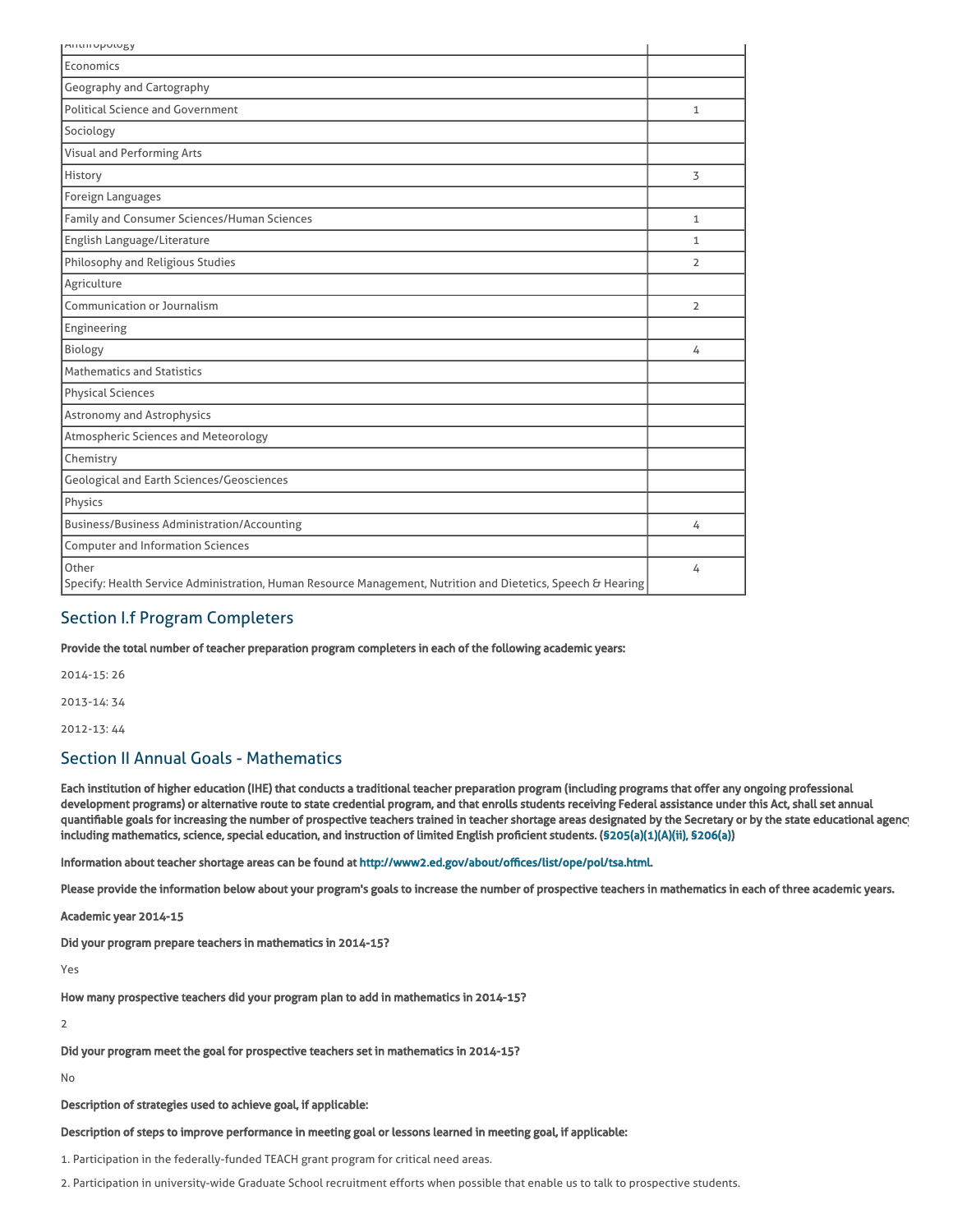3. Continued collaboration with faculty in teaching field, including initiatives related to STEM (Science, Technology, Engineering, and Mathematics) and SMTI (Science and Mathematics Teacher Imperative) to increase number of prospective students.

2. Participation in university-wide Graduate School recruitment efforts when possible that enable us to talk to prospective students.

#### Provide any additional comments, exceptions and explanations below:

Academic year 2015-16

Is your program preparing teachers in mathematics in 2015-16?

Yes

How many prospective teachers did your program plan to add in mathematics in 2015-16?

1

#### Provide any additional comments, exceptions and explanations below:

In working with Arts and Science faculty who teach our Math courses, graduate classes are only offered during the day and our Alt A candidates are unable to progres through their program in a timely manner. Thus, program completion is taking longer.

#### Academic year 2016-17

Will your program prepare teachers in mathematics in 2016-17?

Yes

#### How many prospective teachers does your program plan to add in mathematics in 2016-17?

1

Provide any additional comments, exceptions and explanations below:

### Section II Annual Goals - Science

Each institution of higher education (IHE) that conducts a traditional teacher preparation program (including programs that offer any ongoing professional development programs) or alternative route to state credential program, and that enrolls students receiving Federal assistance under this Act, shall set annual quantifiable goals for increasing the number of prospective teachers trained in teacher shortage areas designated by the Secretary or by the state educational agency including mathematics, science, special education, and instruction of limited English proficient students. ([§205\(a\)\(1\)\(A\)\(ii\), §206\(a\)\)](http://frwebgate.access.gpo.gov/cgi-bin/getdoc.cgi?dbname=110_cong_public_laws&docid=f:publ315.110.pdf)

Information about teacher shortage areas can be found at [http://www2.ed.gov/about/offices/list/ope/pol/tsa.html.](http://www2.ed.gov/about/offices/list/ope/pol/tsa.html)

Please provide the information below about your program's goals to increase the number of prospective teachers in science in each of three academic years.

Academic year 2014-15

Did your program prepare teachers in science in 2014-15?

Yes

How many prospective teachers did your program plan to add in science in 2014-15?

5

Did your program meet the goal for prospective teachers set in science in 2014-15?

Yes

#### Description of strategies used to achieve goal, if applicable:

1. Participation in the federally-funded TEACH grant program for critical need areas.

2. Participation in university-wide Graduate School recruitment efforts when possible that enable us to talk to prospective students.

#### Description of steps to improve performance in meeting goal or lessons learned in meeting goal, if applicable:

1. Continue to encourage participation in the federally-funded TEACH grant program for critical need areas.

2. Continue to participate in university-wide Graduate School recruitment efforts when possible that enable us to talk to prospective students.

3. Continued collaboration with faculty in teaching field, including initiatives related to STEM (Science, Technology, Engineering, and Mathematics) and SMTI (Science and Mathematics Teacher Imperative) to increase number of prospective students.

#### Provide any additional comments, exceptions and explanations below:

#### Academic year 2015-16

Is your program preparing teachers in science in 2015-16?

Yes

How many prospective teachers did your program plan to add in science in 2015-16?

3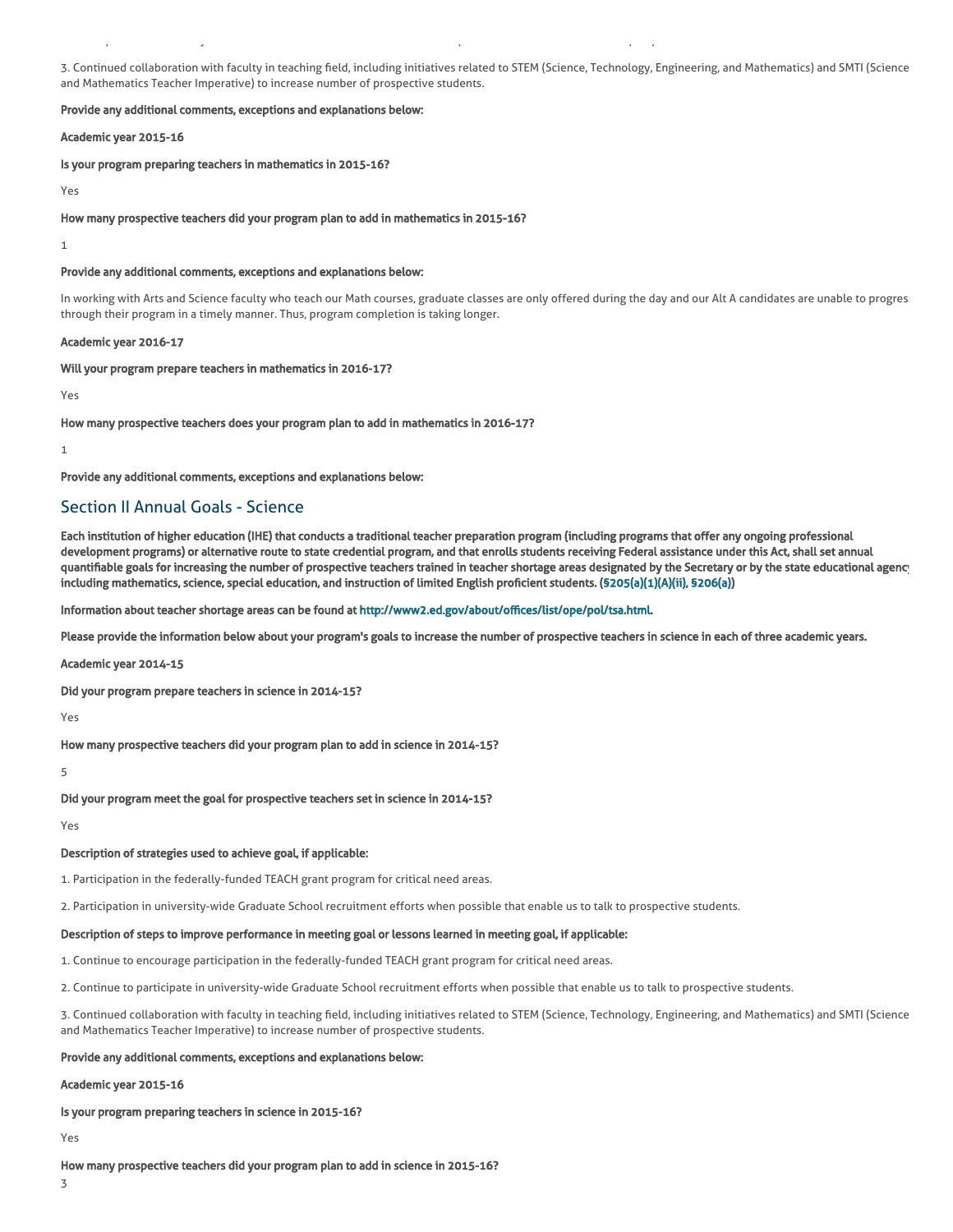#### Provide any additional comments, exceptions and explanations below:

In working with Arts and Science faculty who teach our Science courses, most graduate science classes are offered during the day and our Alt A candidates are unable to progress through their program in a timely manner. Thus, program completion is taking longer.

#### Academic year 2016-17

Will your program prepare teachers in science in 2016-17?

Yes

3

How many prospective teachers does your program plan to add in science in 2016-17?

3

Provide any additional comments, exceptions and explanations below:

### Section II Annual Goals - Special Education

Each institution of higher education (IHE) that conducts a traditional teacher preparation program (including programs that offer any ongoing professional development programs) or alternative route to state credential program, and that enrolls students receiving Federal assistance under this Act, shall set annual quantifiable goals for increasing the number of prospective teachers trained in teacher shortage areas designated by the Secretary or by the state educational agency including mathematics, science, special education, and instruction of limited English proficient students. ([§205\(a\)\(1\)\(A\)\(ii\), §206\(a\)\)](http://frwebgate.access.gpo.gov/cgi-bin/getdoc.cgi?dbname=110_cong_public_laws&docid=f:publ315.110.pdf)

Information about teacher shortage areas can be found at [http://www2.ed.gov/about/offices/list/ope/pol/tsa.html.](http://www2.ed.gov/about/offices/list/ope/pol/tsa.html)

Please provide the information below about your program's goals to increase the number of prospective teachers in special education in each of three academic years.

#### Academic year 2014-15

Did your program prepare teachers in special education in 2014-15?

Yes

How many prospective teachers did your program plan to add in special education in 2014-15?

3

#### Did your program meet the goal for prospective teachers set in special education in 2014-15?

Yes

#### Description of strategies used to achieve goal, if applicable:

1. Participation in the federally-funded TEACH grant program for critical need areas.

2. Participation in university-wide Graduate School recruitment efforts when possible that enable us to talk to prospective students.

#### Description of steps to improve performance in meeting goal or lessons learned in meeting goal, if applicable:

1. Continue to encourage participation in the federally-funded TEACH grant program for critical need areas.

2. Continue to participate in university-wide Graduate School recruitment efforts when possible that enable us to talk to prospective students.

#### Provide any additional comments, exceptions and explanations below:

#### Academic year 2015-16

Is your program preparing teachers in special education in 2015-16?

Yes

How many prospective teachers did your program plan to add in special education in 2015-16?

3

Provide any additional comments, exceptions and explanations below:

#### Academic year 2016-17

Will your program prepare teachers in special education in 2016-17?

Yes

How many prospective teachers does your program plan to add in special education in 2016-17?

3

Provide any additional comments, exceptions and explanations below:

Section II Annual Goals - Instruction of Limited English Proficient Students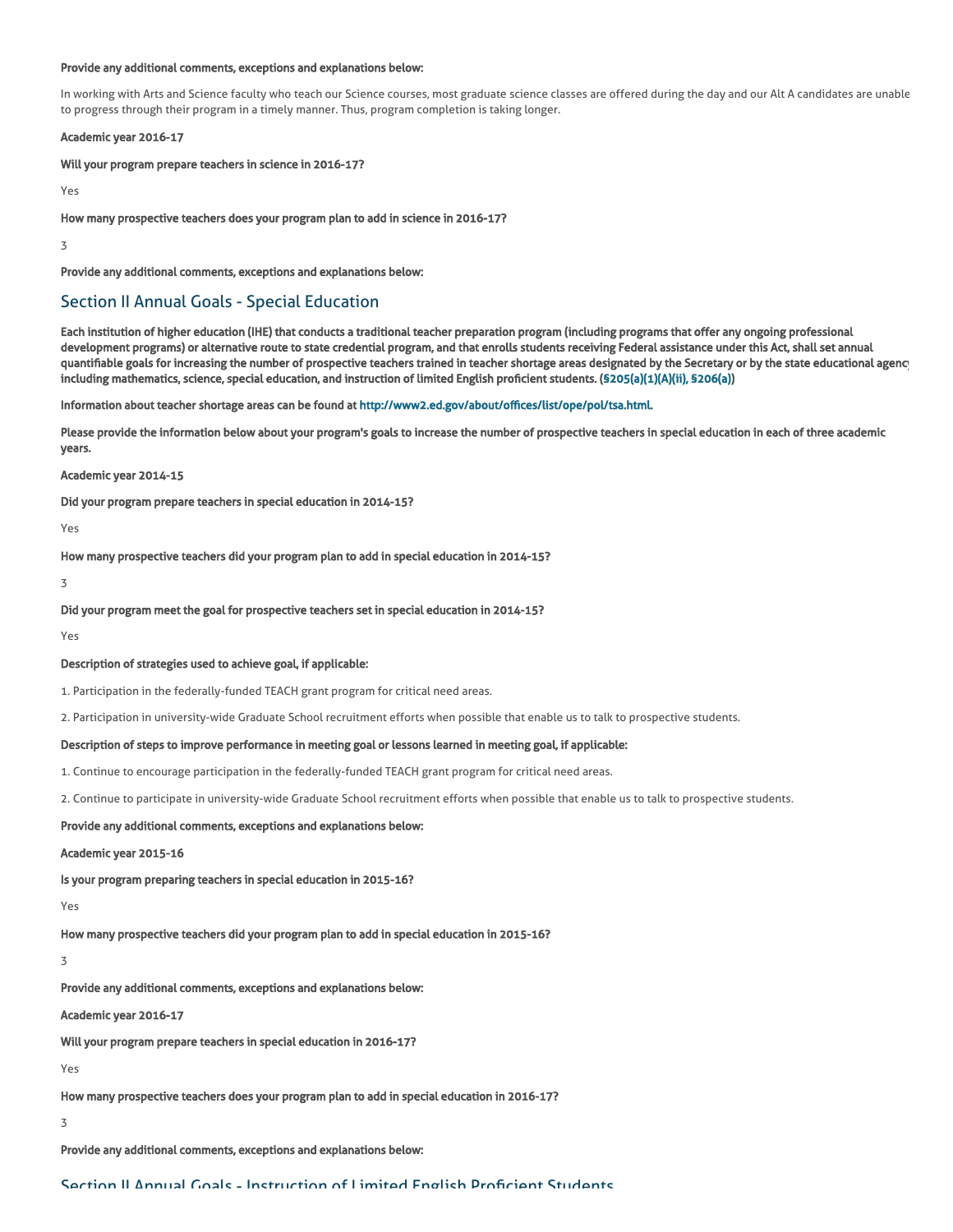#### Section II Annual Goals - Instruction of Limited English Proficient Students

Each institution of higher education (IHE) that conducts a traditional teacher preparation program (including programs that offer any ongoing professional development programs) or alternative route to state credential program, and that enrolls students receiving Federal assistance under this Act, shall set annual quantifiable goals for increasing the number of prospective teachers trained in teacher shortage areas designated by the Secretary or by the state educational agency including mathematics, science, special education, and instruction of limited English proficient students. ([§205\(a\)\(1\)\(A\)\(ii\), §206\(a\)\)](http://frwebgate.access.gpo.gov/cgi-bin/getdoc.cgi?dbname=110_cong_public_laws&docid=f:publ315.110.pdf)

Information about teacher shortage areas can be found at [http://www2.ed.gov/about/offices/list/ope/pol/tsa.html.](http://www2.ed.gov/about/offices/list/ope/pol/tsa.html)

Please provide the information below about your program's goals to increase the number of prospective teachers in instruction of limited English proficient students in each of three academic years.

Academic year 2014-15

Did your program prepare teachers in instruction of limited English proficient students in 2014-15?

No

How many prospective teachers did your program plan to add in instruction of limited English proficient students in 2014-15?

Did your program meet the goal for prospective teachers set in instruction of limited English proficient students in 2014-15?

Data not reported

Description of strategies used to achieve goal, if applicable:

Description of steps to improve performance in meeting goal or lessons learned in meeting goal, if applicable:

Provide any additional comments, exceptions and explanations below:

Academic year 2015-16

Is your program preparing teachers in instruction of limited English proficient students in 2015-16?

No

How many prospective teachers did your program plan to add in instruction of limited English proficient students in 2015-16?

Provide any additional comments, exceptions and explanations below:

Academic year 2016-17

Will your program prepare teachers in instruction of limited English proficient students in 2016-17?

No

How many prospective teachers does your program plan to add in instruction of limited English proficient students in 2016-17?

Provide any additional comments, exceptions and explanations below:

### Section II Assurances

Please certify that your institution is in compliance with the following assurances. (\$205(a)(1)(A)(iii), \$206(b)) Note: Be prepared to provide documentation and evidence for your responses, when requested, to support the following assurances.

Preparation responds to the identified needs of the local educational agencies or States where the program completers are likely to teach, based on past hiring and recruitment trends.

Yes

Yes

Preparation is closely linked with the needs of schools and the instructional decisions new teachers face in the classroom. Yes

Prospective special education teachers are prepared in core academic subjects and to instruct in core academic subjects.

Prospective general education teachers are prepared to provide instruction to students with disabilities. Yes

Prospective general education teachers are prepared to provide instruction to limited English proficient students. Yes

Prospective general education teachers are prepared to provide instruction to students from low-income families. Yes

Prospective teachers are prepared to effectively teach in urban and rural schools, as applicable. Yes

#### Describe your institution's most successful strategies in meeting the assurances listed above:

Clinical experiences in diverse settings; partnerships with school systems including planning of experiences and assignments; All these assurances are integrated in courses and internship and assessed at the midpoint and program completion.

#### Section III Assessment Pass Pates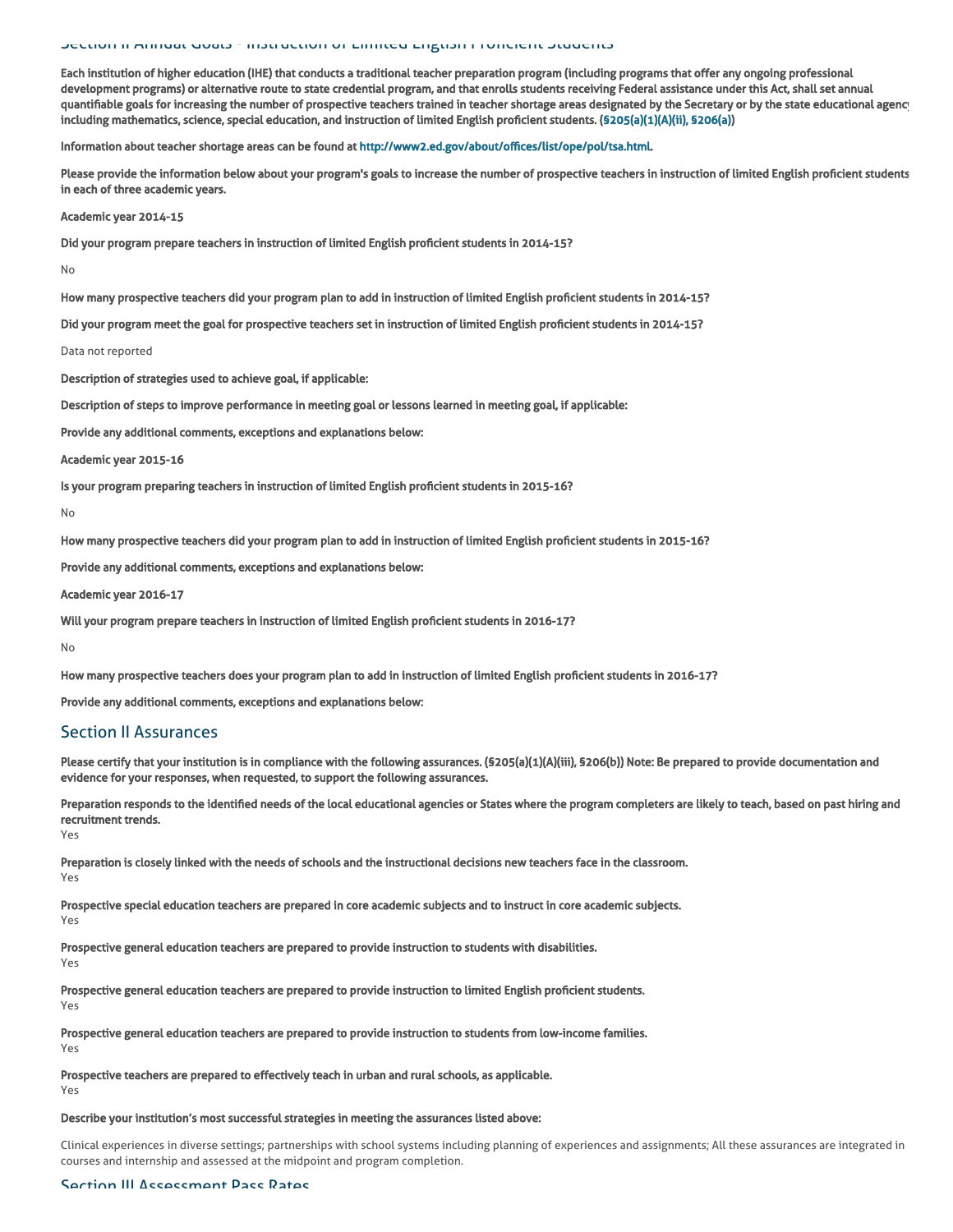#### Section III Assessment Pass Rates

| Assessment code - Assessment name<br><b>Test Company</b>                                                                        | Number<br>taking | Avg.<br>scaled | Number<br>passing | Pass<br>rate |
|---------------------------------------------------------------------------------------------------------------------------------|------------------|----------------|-------------------|--------------|
| Group<br>ETS5134-ART CONTENT KNOWLEDGE<br><b>Educational Testing Service (ETS)</b><br>All program completers, 2013-14           | tests<br>1       | score          | tests             | (%)          |
| ETS5134-ART CONTENT KNOWLEDGE<br><b>Educational Testing Service (ETS)</b><br>All program completers, 2012-13                    | $\overline{2}$   |                |                   |              |
| ETS0133-ART CONTENT KNOWLEDGE (DISCONTINUED)<br><b>Educational Testing Service (ETS)</b><br>All program completers, 2012-13     | 3                |                |                   |              |
| ETS0235-BIOLOGY CONTENT KNOWLEDGE<br><b>Educational Testing Service (ETS)</b><br>Other enrolled students                        | 6                |                |                   |              |
| ETS0235-BIOLOGY CONTENT KNOWLEDGE<br><b>Educational Testing Service (ETS)</b><br>All program completers, 2014-15                | 3                |                |                   |              |
| ETS0235-BIOLOGY CONTENT KNOWLEDGE<br><b>Educational Testing Service (ETS)</b><br>All program completers, 2013-14                | 3                |                |                   |              |
| ETS0235-BIOLOGY CONTENT KNOWLEDGE<br><b>Educational Testing Service (ETS)</b><br>All program completers, 2012-13                | $\overline{2}$   |                |                   |              |
| ETS5022-EARLY CHILDHOOD CONTENT KNOWLEDGE<br><b>Educational Testing Service (ETS)</b><br>Other enrolled students                | 4                |                |                   |              |
| ETS5022-EARLY CHILDHOOD CONTENT KNOWLEDGE<br><b>Educational Testing Service (ETS)</b><br>All program completers, 2014-15        | $\mathbf{1}$     |                |                   |              |
| ETS5014-ELEM ED CONTENT KNOWLEDGE (DISCONTINUED)<br><b>Educational Testing Service (ETS)</b><br>Other enrolled students         | 14               | 162            | 13                | 93           |
| ETS5014-ELEM ED CONTENT KNOWLEDGE (DISCONTINUED)<br><b>Educational Testing Service (ETS)</b><br>All program completers, 2014-15 | 7                |                |                   |              |
| ETS5014-ELEM ED CONTENT KNOWLEDGE (DISCONTINUED)<br><b>Educational Testing Service (ETS)</b><br>All program completers, 2013-14 | 16               | 162            | 16                | 100          |
| ETS5014-ELEM ED CONTENT KNOWLEDGE (DISCONTINUED)<br><b>Educational Testing Service (ETS)</b><br>All program completers, 2012-13 | 20               | 159            | 20                | 100          |
| ETS5003-ELEM ED MULTI SUBJ MATHEMATICS<br><b>Educational Testing Service (ETS)</b><br>Other enrolled students                   | $\mathbf{1}$     |                |                   |              |
| ETS5033-ELEM ED MULTI SUBJ MATHEMATICS (DISC)<br><b>Educational Testing Service (ETS)</b><br>Other enrolled students            | 8                |                |                   |              |
| ETS5033-ELEM ED MULTI SUBJ MATHEMATICS (DISC)<br>Educational Testing Service (ETS)<br>All program completers, 2014-15           | $\overline{2}$   |                |                   |              |
| ETS5002-ELEM ED MULTI SUBJ READING LANG ARTS<br><b>Educational Testing Service (ETS)</b><br>Other enrolled students             | 1                |                |                   |              |
| ETS5032-ELEM ED MULTI SUBJ READING LANG ARTS (DISC)<br><b>Educational Testing Service (ETS)</b><br>Other enrolled students      | 8                |                |                   |              |
| ETS5032-ELEM ED MULTI SUBJ READING LANG ARTS (DISC)<br>Educational Testing Service (ETS)<br>All program completers, 2014-15     | $\overline{2}$   |                |                   |              |
| ETS5005-ELEM ED MULTI SUBJ SCIENCES<br><b>Educational Testing Service (ETS)</b>                                                 | 1                |                |                   |              |
| Other enrolled students                                                                                                         |                  |                |                   |              |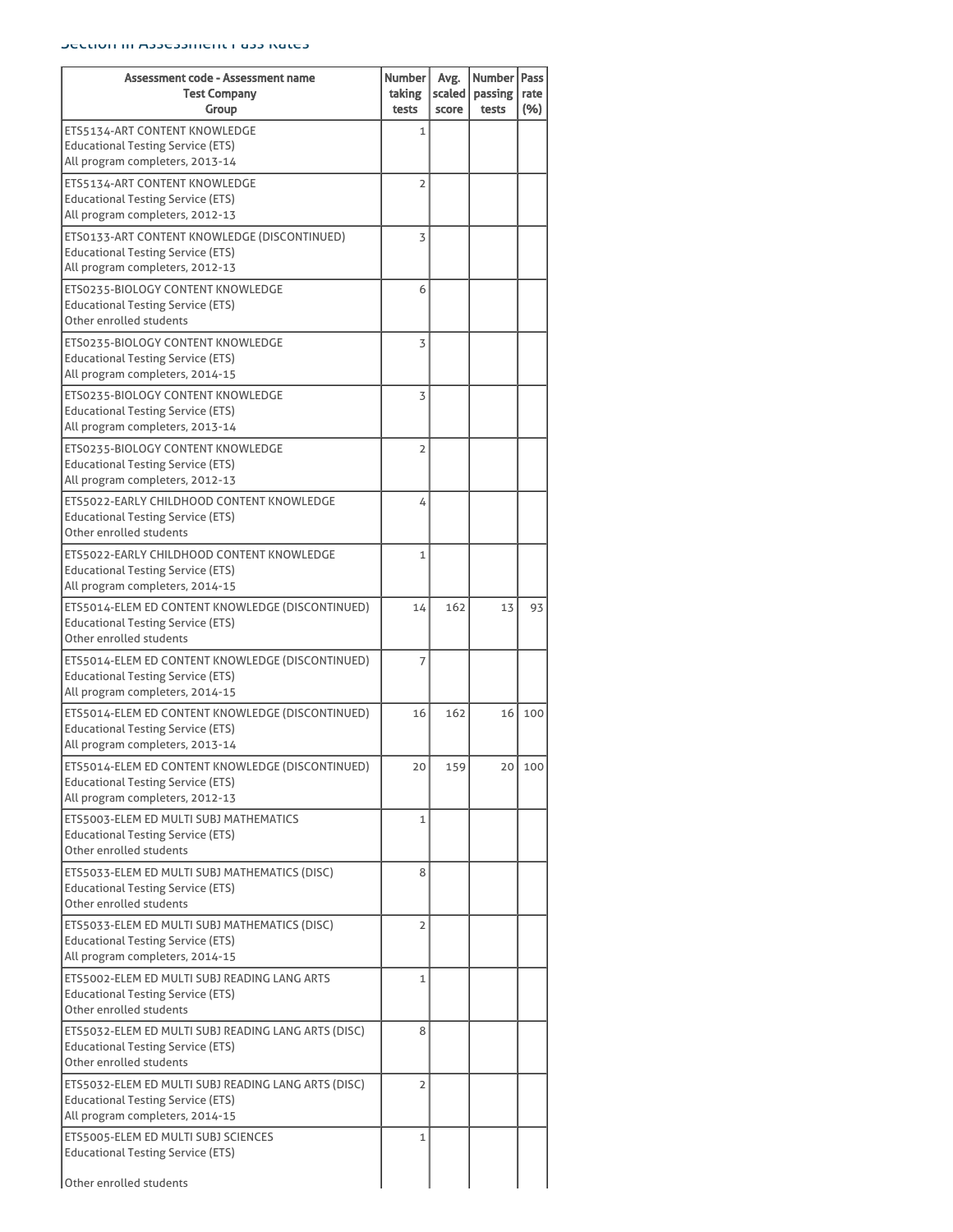| ETS5035-ELEM ED MULTI SUBJ SCIENCES (DISC)<br><b>Educational Testing Service (ETS)</b><br>Other enrolled students                 | 8              |     |    |          |
|-----------------------------------------------------------------------------------------------------------------------------------|----------------|-----|----|----------|
| ETS5035-ELEM ED MULTI SUBJ SCIENCES (DISC)<br><b>Educational Testing Service (ETS)</b><br>All program completers, 2014-15         | $\overline{2}$ |     |    |          |
| ETS5004-ELEM ED MULTI SUBJ SOCIAL STUDIES<br><b>Educational Testing Service (ETS)</b><br>Other enrolled students                  | $\mathbf{1}$   |     |    |          |
| ETS5034-ELEM ED MULTI SUBJ SOCIAL STUDIES (DISC)<br><b>Educational Testing Service (ETS)</b><br>Other enrolled students           | 8              |     |    |          |
| ETS5034-ELEM ED MULTI SUBJ SOCIAL STUDIES (DISC)<br><b>Educational Testing Service (ETS)</b><br>All program completers, 2014-15   | $\overline{2}$ |     |    |          |
| ETS0041-ENG LANG LIT COMP CONTENT KNOWLEDGE (DISC)<br><b>Educational Testing Service (ETS)</b><br>Other enrolled students         | $\overline{2}$ |     |    |          |
| ETS0041-ENG LANG LIT COMP CONTENT KNOWLEDGE (DISC)<br><b>Educational Testing Service (ETS)</b><br>All program completers, 2014-15 | 3              |     |    |          |
| ETS0041-ENG LANG LIT COMP CONTENT KNOWLEDGE (DISC)<br><b>Educational Testing Service (ETS)</b><br>All program completers, 2013-14 | 3              |     |    |          |
| ETS0041-ENG LANG LIT COMP CONTENT KNOWLEDGE (DISC)<br><b>Educational Testing Service (ETS)</b><br>All program completers, 2012-13 | 4              |     |    |          |
| ETS5038-ENGLISH LANGUAGE ARTS: CK<br><b>Educational Testing Service (ETS)</b><br>Other enrolled students                          | 3              |     |    |          |
| ETS0435-GENERAL SCI CONTENT KNOWLEDGE<br><b>Educational Testing Service (ETS)</b><br>Other enrolled students                      | $\overline{2}$ |     |    |          |
| ETS0435-GENERAL SCI CONTENT KNOWLEDGE<br><b>Educational Testing Service (ETS)</b><br>All program completers, 2014-15              | $\overline{2}$ |     |    |          |
| ETS0435-GENERAL SCI CONTENT KNOWLEDGE<br><b>Educational Testing Service (ETS)</b><br>All program completers, 2012-13              | 3              |     |    |          |
| ETS5161-MATHEMATICS CONTENT KNOWLEDGE<br><b>Educational Testing Service (ETS)</b><br>Other enrolled students                      | 2              |     |    |          |
| ETS0061-MATHEMATICS CONTENT KNOWLEDGE (DISC)<br><b>Educational Testing Service (ETS)</b><br>Other enrolled students               | $\overline{2}$ |     |    |          |
| ETS0061-MATHEMATICS CONTENT KNOWLEDGE (DISC)<br><b>Educational Testing Service (ETS)</b><br>All program completers, 2014-15       | $\mathbf{1}$   |     |    |          |
| ETS0061-MATHEMATICS CONTENT KNOWLEDGE (DISC)<br>Educational Testing Service (ETS)<br>All program completers, 2013-14              | 4              |     |    |          |
| ETS0061-MATHEMATICS CONTENT KNOWLEDGE (DISC)<br><b>Educational Testing Service (ETS)</b><br>All program completers, 2012-13       | $\overline{2}$ |     |    |          |
| ETS5091-PHYSICAL ED CONTENT KNOWLEDGE<br><b>Educational Testing Service (ETS)</b><br>Other enrolled students                      | 6              |     |    |          |
| ETS5091-PHYSICAL ED CONTENT KNOWLEDGE<br><b>Educational Testing Service (ETS)</b><br>All program completers, 2014-15              | $\overline{2}$ |     |    |          |
| ETS5624-PRINC LEARNING AND TEACHING 7-12<br><b>Educational Testing Service (ETS)</b><br>Other enrolled students                   | 14             | 171 | 14 | 100      |
| ETS5624-PRINC LEARNING AND TEACHING 7-12                                                                                          | 14             | 177 |    | 14   100 |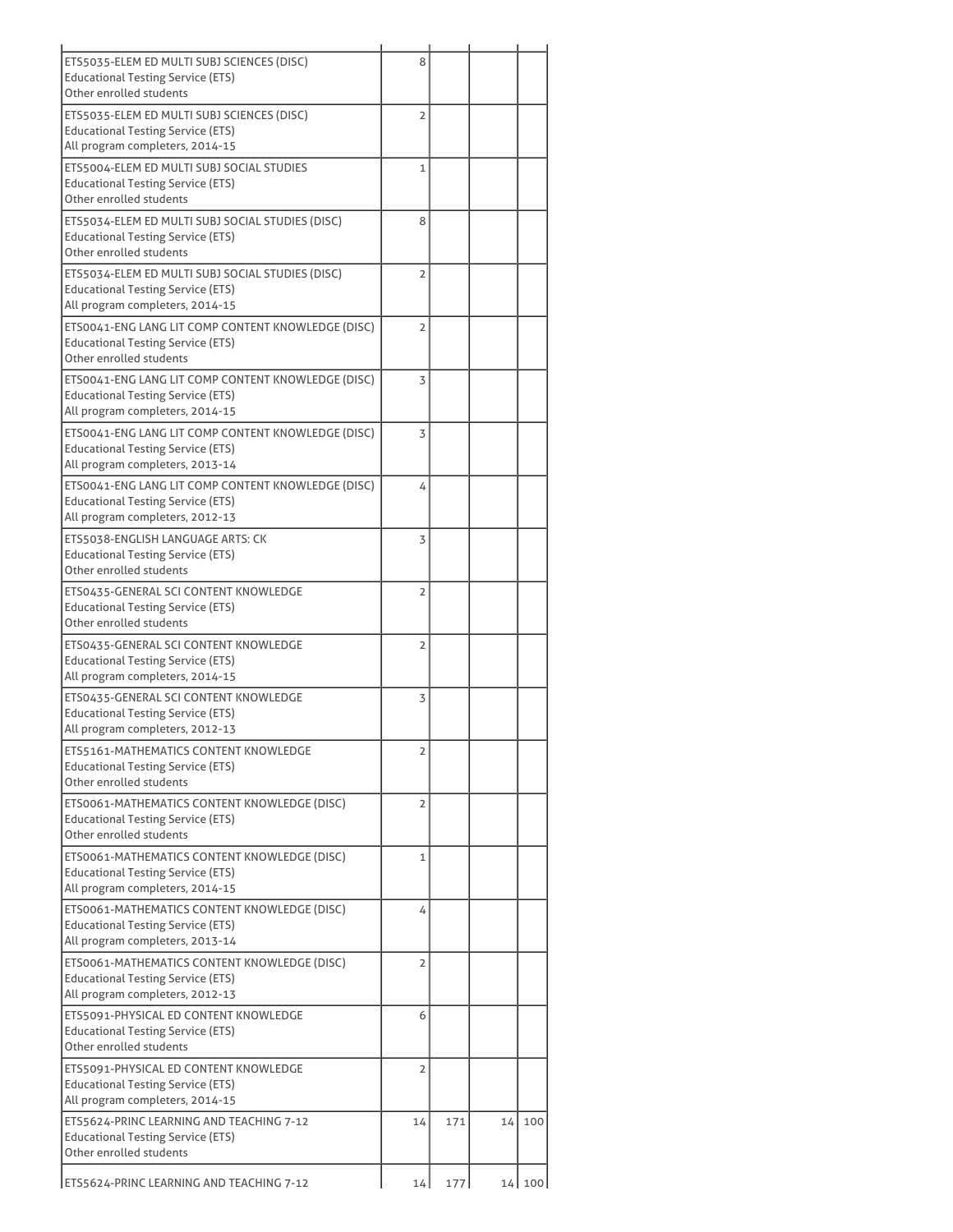| <b>Educational Testing Service (ETS)</b><br>All program completers, 2014-15                                             |              |     |    |     |
|-------------------------------------------------------------------------------------------------------------------------|--------------|-----|----|-----|
| ETS5624-PRINC LEARNING AND TEACHING 7-12<br><b>Educational Testing Service (ETS)</b><br>All program completers, 2013-14 | 7            |     |    |     |
| ETS5622-PRINC LEARNING AND TEACHING K-6<br><b>Educational Testing Service (ETS)</b><br>Other enrolled students          | 12           | 170 | 12 | 100 |
| ETS5622-PRINC LEARNING AND TEACHING K-6<br><b>Educational Testing Service (ETS)</b><br>All program completers, 2014-15  | 10           | 181 | 10 | 100 |
| ETS5622-PRINC LEARNING AND TEACHING K-6<br><b>Educational Testing Service (ETS)</b><br>All program completers, 2013-14  | 4            |     |    |     |
| ETS5354-SE CORE KNOWLEDGE & APPLICATIONS<br><b>Educational Testing Service (ETS)</b><br>Other enrolled students         | 3            |     |    |     |
| ETS5354-SE CORE KNOWLEDGE & APPLICATIONS<br><b>Educational Testing Service (ETS)</b><br>All program completers, 2014-15 | 5            |     |    |     |
| ETS5354-SE CORE KNOWLEDGE & APPLICATIONS<br>Educational Testing Service (ETS)<br>All program completers, 2013-14        | 3            |     |    |     |
| ETS0081-SOCIAL STUDIES CONTENT KNOWLEDGE<br><b>Educational Testing Service (ETS)</b><br>Other enrolled students         | $\mathbf{1}$ |     |    |     |
| ETS0081-SOCIAL STUDIES CONTENT KNOWLEDGE<br><b>Educational Testing Service (ETS)</b><br>All program completers, 2014-15 | 2            |     |    |     |
| ETS0081-SOCIAL STUDIES CONTENT KNOWLEDGE<br><b>Educational Testing Service (ETS)</b><br>All program completers, 2013-14 | 5            |     |    |     |
| ETS0081-SOCIAL STUDIES CONTENT KNOWLEDGE<br><b>Educational Testing Service (ETS)</b><br>All program completers, 2012-13 | 5            |     |    |     |
| ETS5204-TEACHING READING<br><b>Educational Testing Service (ETS)</b><br>Other enrolled students                         | 10           | 169 | 10 | 100 |
| ETS5204-TEACHING READING<br><b>Educational Testing Service (ETS)</b><br>All program completers, 2014-15                 | 6            |     |    |     |
| ETS5204-TEACHING READING<br><b>Educational Testing Service (ETS)</b><br>All program completers, 2013-14                 | 12           | 167 | 12 | 100 |
| ETS5204-TEACHING READING<br><b>Educational Testing Service (ETS)</b><br>All program completers, 2012-13                 | 8            |     |    |     |
| ETS5941-WORLD AND U.S. HISTORY CK<br><b>Educational Testing Service (ETS)</b><br>Other enrolled students                | 2            |     |    |     |
| ETS5941-WORLD AND U.S. HISTORY CK<br><b>Educational Testing Service (ETS)</b><br>All program completers, 2014-15        | $\mathbf 1$  |     |    |     |
| ETS5941-WORLD AND U.S. HISTORY CK<br><b>Educational Testing Service (ETS)</b><br>All program completers, 2013-14        | 2            |     |    |     |
| ETS5941-WORLD AND U.S. HISTORY CK<br><b>Educational Testing Service (ETS)</b><br>All program completers, 2012-13        | 2            |     |    |     |

# Section III Summary Pass Rates

| Group | Number   Number   Pass  <br>  taking   passing   rate |  |
|-------|-------------------------------------------------------|--|
|       | tests $ $ tests $ (%) $                               |  |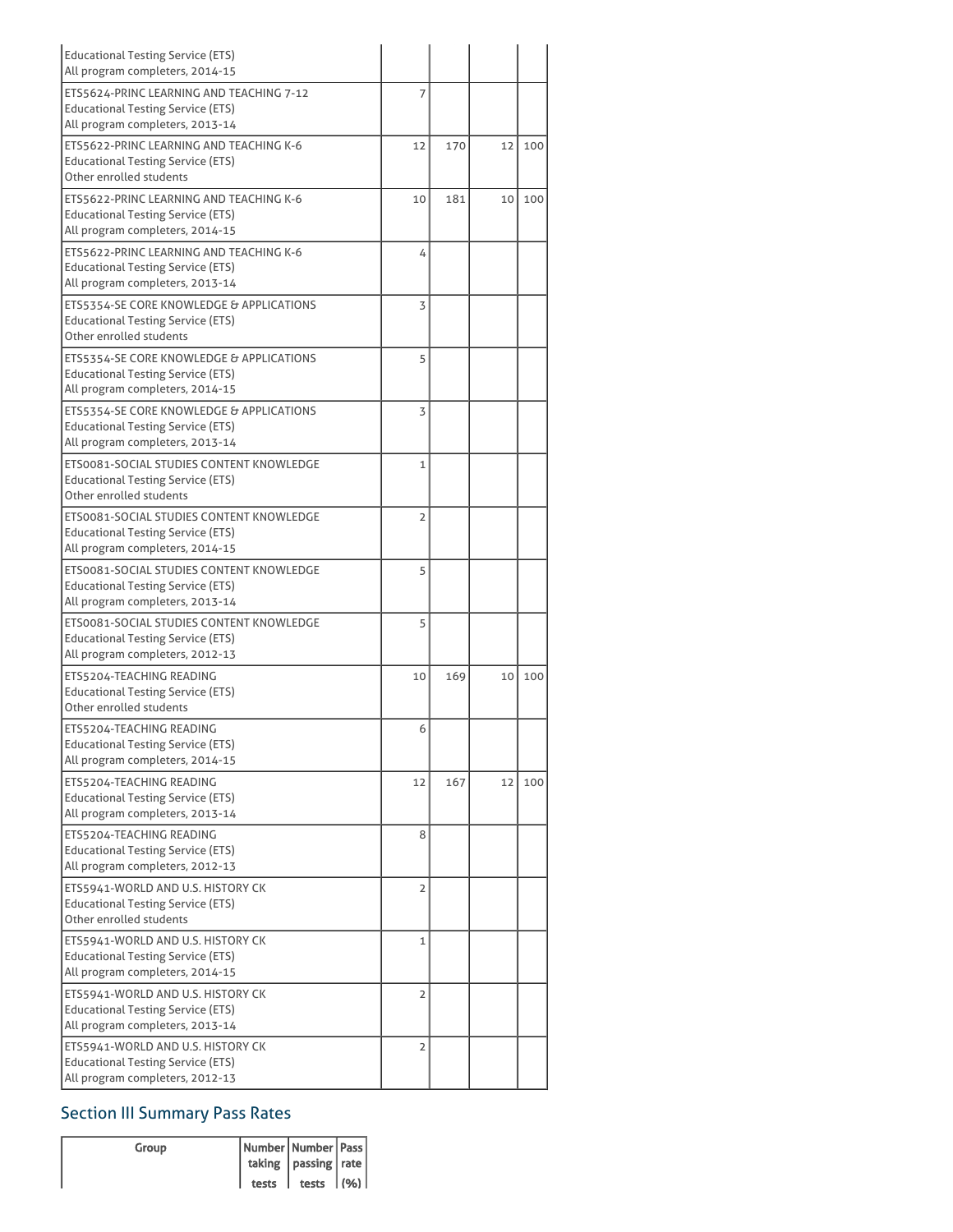| All program completers, 2014-15 | 26 | 26 100 |
|---------------------------------|----|--------|
| All program completers, 2013-14 | 34 | 100    |
| All program completers, 2012-13 |    | 100    |

### Section IV Low-Performing

Provide the following information about the approval or accreditation of your teacher preparation program.

Is your teacher preparation program currently approved or accredited?

Yes

If yes, please specify the organization(s) that approved or accredited your program:

State NCATE

Is your teacher preparation program currently under a designation as "low-performing" by the state (as per section 207(a) of the HEA of 2008)? No

# Section V Use of Technology

Provide the following information about the use of technology in your teacher preparation program. Please note that choosing 'yes' indicates that your teacher preparation program would be able to provide evidence upon request.

Does your program prepare teachers to:

- integrate technology effectively into curricula and instruction
- Yes use technology effectively to collect data to improve teaching and learning Yes
- use technology effectively to manage data to improve teaching and learning Yes
- use technology effectively to analyze data to improve teaching and learning Yes

Provide a description of the evidence that your program uses to show that it prepares teachers to integrate technology effectively into curricula and instruction, and to use technology effectively to collect, manage, and analyze data in order to improve teaching and learning for the purpose of increasing student academic achievement. Include a description of the evidence your program uses to show that it prepares teachers to use the principles of universal design for learning, as applicable. Include planning activities and a timeline if any of the four elements listed above are not currently in place.

All traditional programs have been aligned with technology standards delineated by the ALSDE and include a course specifically designed to meet these technology standards. In addition, methods courses, practicum and internship require candidates to utilize technology in their instructional planning and analysis of student learning. The curriculum and instruction classess are created from the perspective that teachers must design instruction considering multiple approaches to meet the needs of diverse learners. Assessment classes also address highlighting programs and resources that assist teachers with monitoring the progress of all students and that allow multiple means of expression to demonstrate knowledge.

# Section VI Teacher Training

Provide the following information about your teacher preparation program. Please note that choosing 'yes' indicates that your teacher preparation program would be able to provide evidence upon request.

Does your program prepare general education teachers to:

- teach students with disabilities effectively
	- Yes
- participate as a member of individualized education program teams
- Yes
- teach students who are limited English proficient effectively Yes

Provide a description of the evidence your program uses to show that it prepares general education teachers to teach students with disabilities effectively, including training related to participation as a member of individualized education program teams, as defined in section 614(d)(1)(B) of the *Individuals with Disabilities* Education Act, and to effectively teach students who are limited English proficient. Include planning activities and a timeline if any of the three elements listed above are not currently in place.

All general education programs have standards related to working with special needs students delineated by the ALSDE and include a course specifically designed to meet these standards. In addition, methods courses, practicum and internship provide candidates multiple opportunities to collaboratively plan and reflect on lesson that address special needs.

Does your program prepare special education teachers to:

- teach students with disabilities effectively Yes
- participate as a member of individualized education program teams